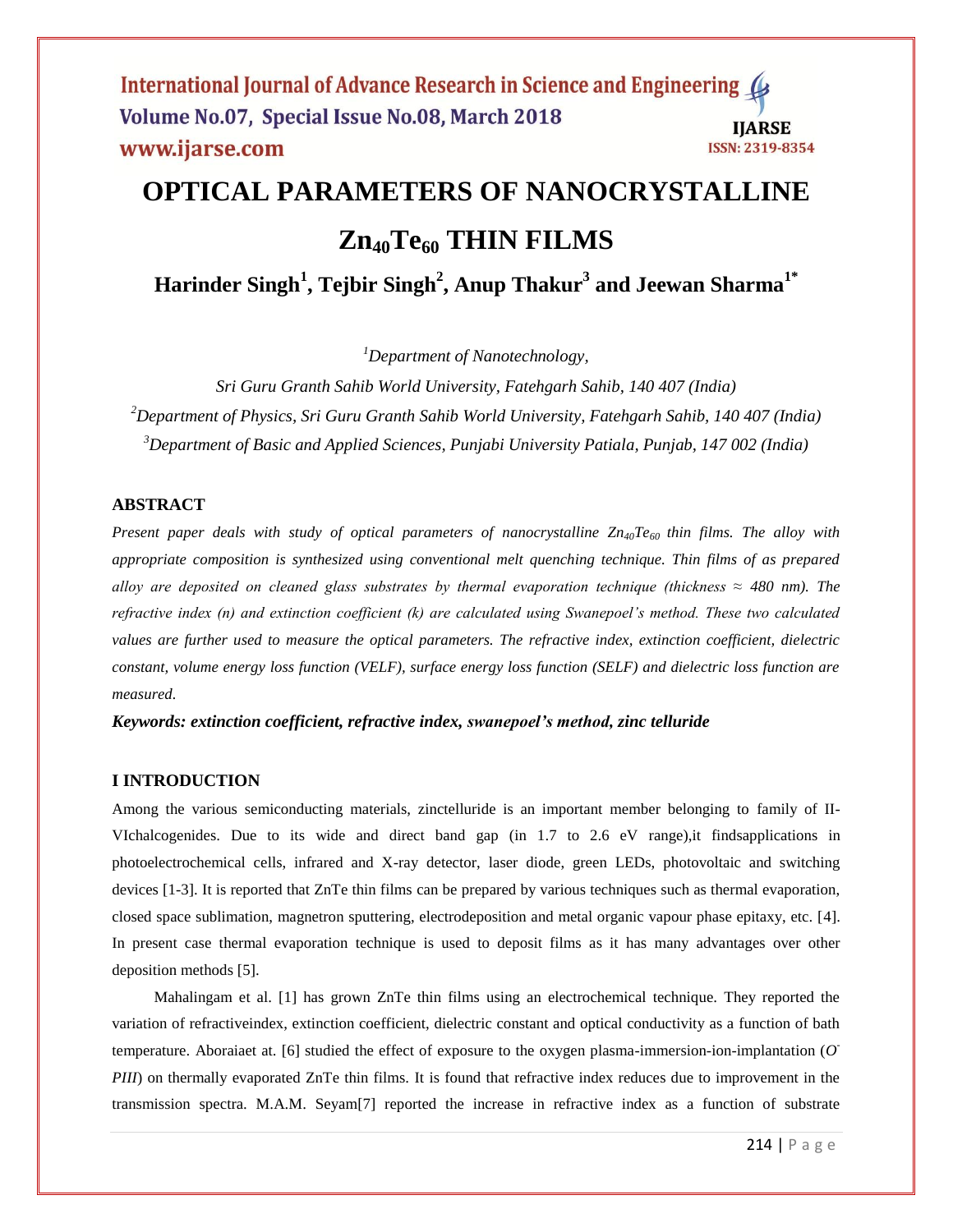#### International Journal of Advance Research in Science and Engineering Volume No.07, Special Issue No.08, March 2018 **IIARSE** www.ijarse.com ISSN: 2319-8354

temperature, for the ZnTe thin films deposited by vacuum evaporation. This is due to improved packing density of thin films. Similarly, Shaaban et al. [8] found the increase in refractive index with increasing thickness of thin films. This might be attributed to increase in crystallite size and decrease in microstrain.

In the present study, thermally evaporated nanocrystalline  $Zn_{40}Te_{60}(ZnTe)$ thin films arestudied to explore its optical properties. The refractive index, extinction coefficient, dielectric constant, volume energy loss function (VELF), surface energy loss function (SELF) and dielectric loss function of these thin films is reported here.

## **II EXPERIMENTAL DETAILS**

NanocrystallineZnTealloy samples were prepared by conventional melt quenching technique [4]. Thermal evaporation technique was chosen for thin film preparation. Thin film was prepared on glass substrate using Hind HIVAC BC-300 in a vacuum ~  $4 \times 10^{-6}$  mbar.A double beam UV-Vis-NIR spectrophotometer (Perkin Elmer Lambda 750) was used in the transmission range 400-3200 nm, to measure normal incidence transmission spectra of thin films. The complete experimental detail is given elsewhere [2].

## **III RESULTS AND DISCUSSION**

The refractive index and extinction coefficientare determined from transmission spectra (Inset of Fig. 1(a)) of ZnTe thin filmsusing Swanepoel's method [9]. In this method, an envelope is drawn through the interference maxima and minima in the transmission spectrum.It is supposed that the sample is a thin film prepared on a transparent substrate having a refractive index, *s*. The thin film is assumed to be surrounded by air, whose refractive index, *n0*, is 1. The refractive index of the substrate is estimated by using the interference free transmission spectra of substrate alone in the absence of film as given by Swanepoel [10, 11].



**Figure 1: (a) Variation of refractive index and (b) extinction coefficient of ZnTe thin films with wavelength. Inset: Transmission spectra of ZnTe thin film [2].**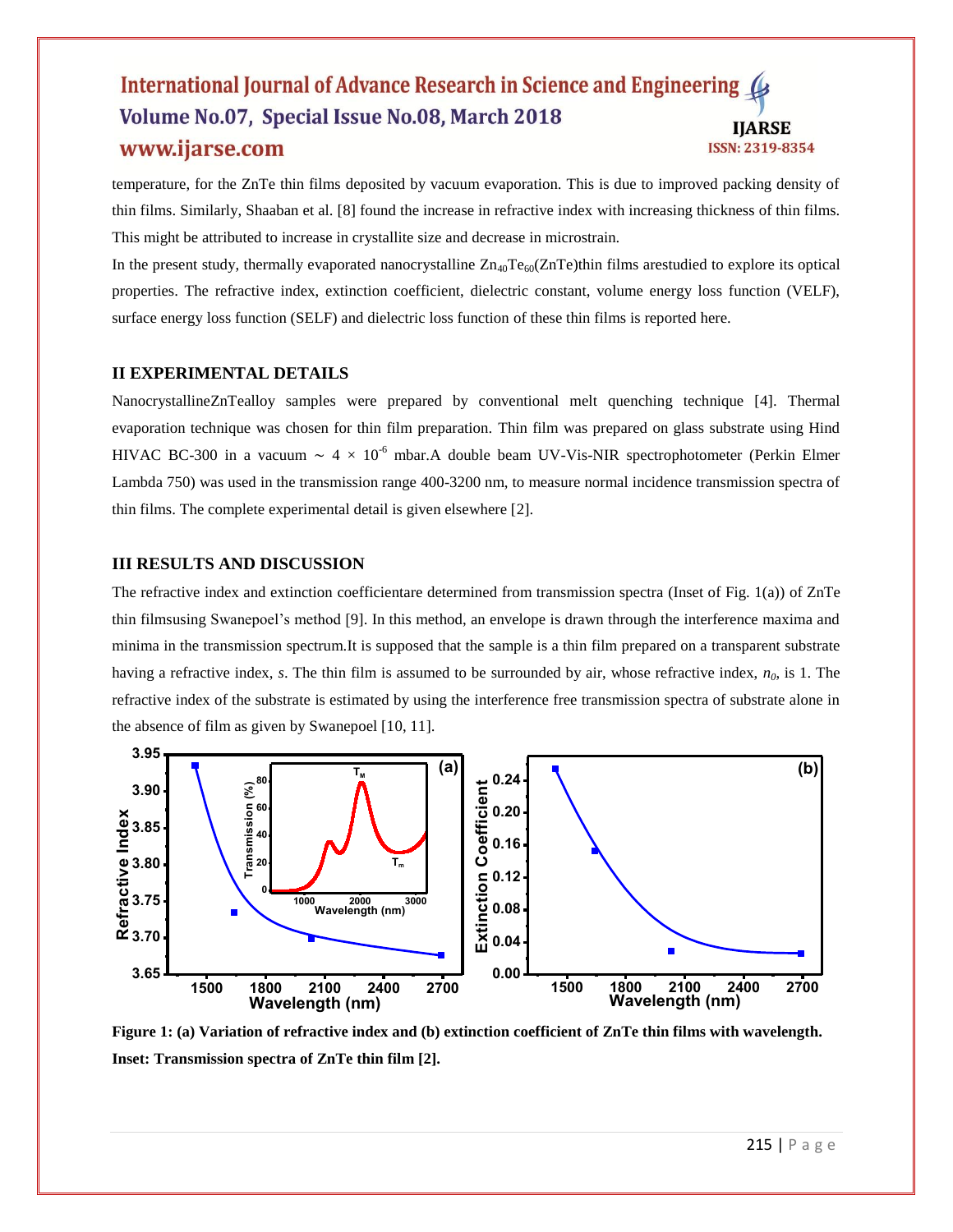#### International Journal of Advance Research in Science and Engineering Volume No.07, Special Issue No.08, March 2018 **IIARSE** www.ijarse.com ISSN: 2319-8354

The refractive index is a complex quantity, which can be written as  $N^* = n + ik$ , where *n* is a real part, measured as:

where

$$
n = \left[ \left[ N + (N^2 - s^2)^{1/2} \right] \right]^{1/2} \tag{1}
$$

$$
N = 2s \frac{T_{M} - T_{m}}{T_{M} T_{m}} + \frac{s^{2} + 1}{2}
$$
 (2)

Here,  $T_M$ and $T_m$  are the maximum and corresponding minimum transmittance values at certain wavelength( $\lambda$ ) and *s* is the refractive index of substrate. The imaginary part of refractive index (*k*) is called extinction coefficient of absorption index. It can be calculated using relation:

$$
k = \frac{a\lambda}{4\pi} \tag{3}
$$

Fig. 1 (a) and (b) representsthe variation of refractive index and extinction coefficient with incident photon wavelength, respectively. A decrease in values of *n* and *k* is observed with increasing wavelength. The decrease in refractive index shows the normal dispersion behavior of the material [12].The refractive index (*n*) has higher values of about 3.69–3.93 in the strong absorption region (lower wavelengths- 1000nm ≤*λ* ≤1500nm). Similarly, extinction coefficient has maximum values (0.15-0.25) in IR absorption region.



**Figure 2: (a) Variation of real part and (b) imaginary part of dielectric constantof ZnTe thin films with wavelength.**

The complex dielectric constant is given by  $\varepsilon^* = \varepsilon_1 + i\varepsilon_2$ . The real part is represented as  $\varepsilon_1 = n^2$  $k^2$ whereas imaginary part is given by  $\varepsilon_2 = 2nk$ . The complex dielectric constant is known to be a fundamental intrinsic material property. The real part is related to the property of slowing down the speed of light in the material [1].Fig. 2 (a) and (b) shows the variation of real and imaginary parts of dielectric constant, respectively of ZnTe thin films with wavelength. $\varepsilon_1$  has more values as compare to  $\varepsilon_2$  because  $n>>k$ . The values of real and imaginary part of dielectric constant vary from 13.51 to 15.42 and 0.19 to 2.00 with wavelength, respectively.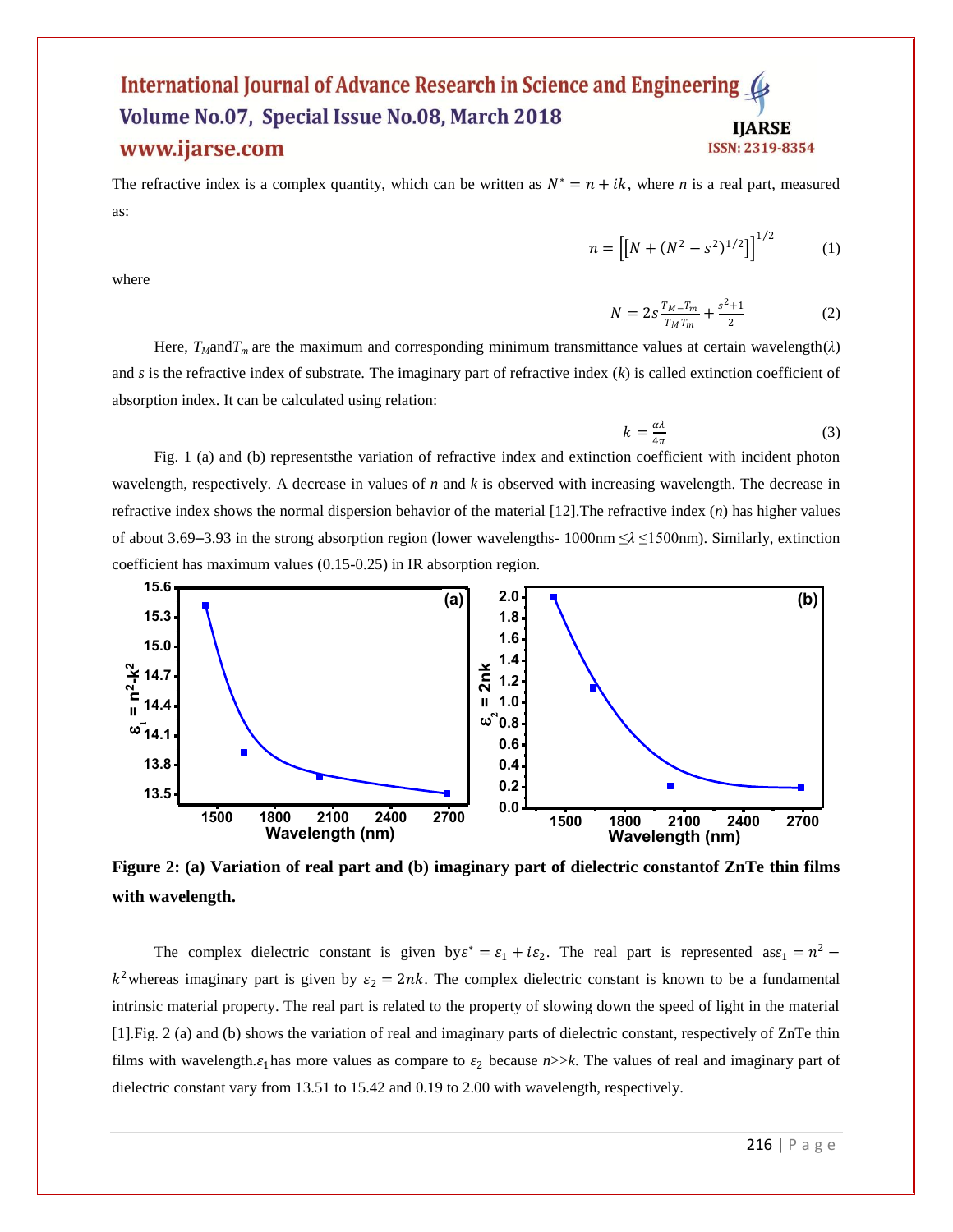



**Figure 3: (a) Variation of volume energy loss function and (b) surface energy loss functionof ZnTe thin films with wavelength.**

The probable loss in energy of any fast moving electron, travelling through the material, can be estimated byvolume and surface energy loss function energy loss function [13].Volume energy loss function energy (VELF) and surface energy loss function (SELF) are calculated by the following relations:

$$
VELF = \frac{\varepsilon_2}{(\varepsilon_1^2 + \varepsilon_2^2)}(4)
$$

$$
SELF = \frac{\varepsilon_2}{((\varepsilon_1 + 1)^2 + \varepsilon_2^2)}(5)
$$

Fig.3 (a) and (b) shows the variation of VELF and SELF with respect to wavelength, respectively. It is observed that VELF and SELF decreases with increasingwavelength. This may be due to decrease in transmittance of  $\rm Zn_{40}Te_{60}$  thin films. VELF and SELF varies from 1.06×10<sup>-3</sup> to 8.27×10<sup>-3</sup> and 0.92×10<sup>-3</sup> to 7.31×10<sup>-3</sup> respectively. The dielectric loss function provides the dissipation of electromagnetic energy in dielectric materials. It can be estimated by using following relation:

$$
tan \delta = \frac{\varepsilon_2}{\varepsilon_1}(6)
$$

Variation of dielectric loss functionfor ZnTe thin films is represented in Fig. 4 (a). It is observed that dielectric loss function decreases with increasing wavelength and it has maximum value equals to 0.1298 at 1440 nm wavelength. The optical conductivity of thin films is measured by using equation (7):

$$
\sigma = \frac{\alpha n c}{4\pi} \quad (7)
$$

It is found that optical conductivity also decreases with wavelength (Fig. 4(b)). The optical conductivity is observed to vary from  $1.08\times10^{13}$  to  $20.85\times10^{13}$ .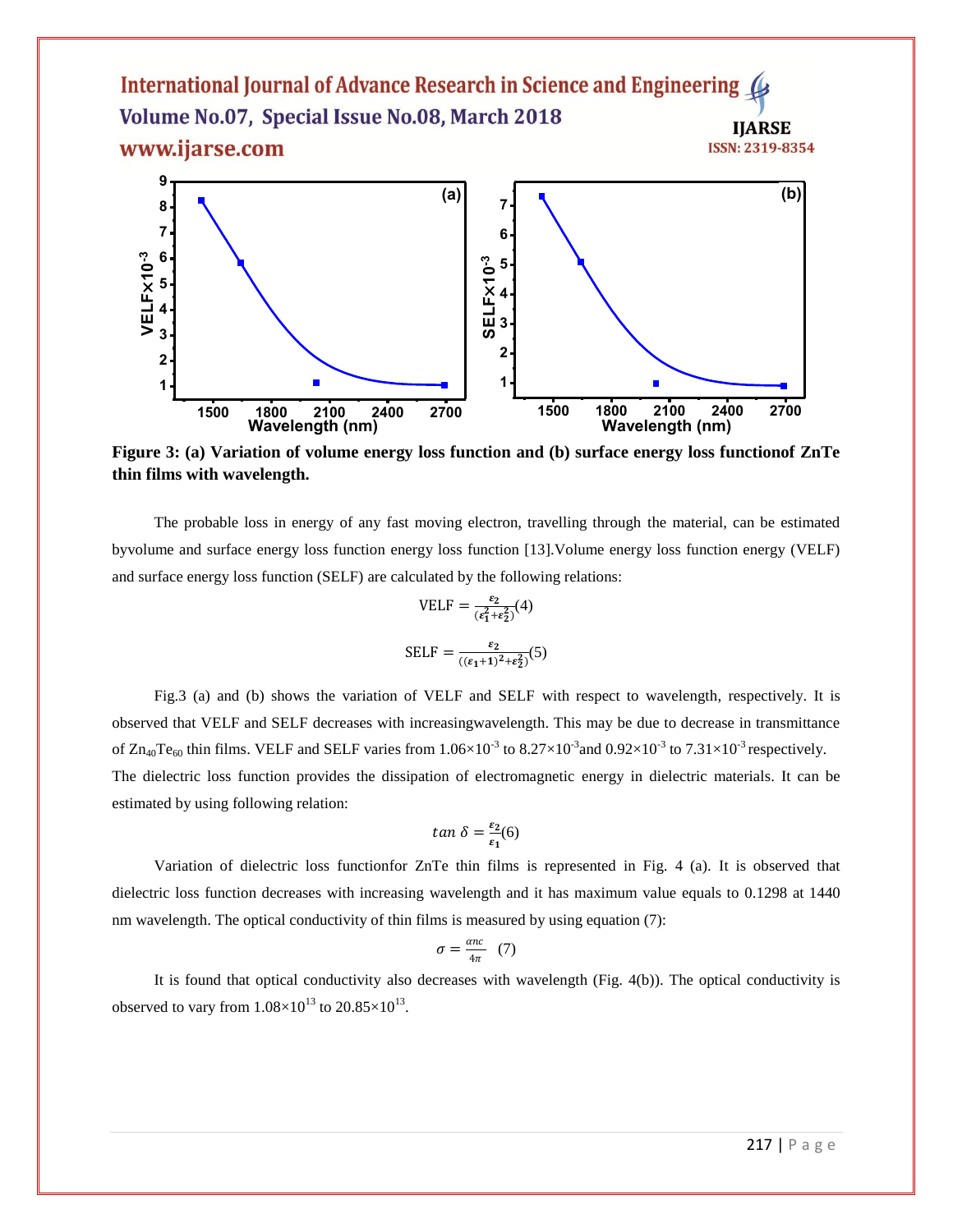

**Wavelength (nm) Wavelength (nm) Figure 4: (a) Variation of dielectric loss function and (b) optical conductivityof annealed ZnTe thin films with wavelength.**

#### **IV CONCLUSIONS**

Nanocrystalline  $Zn_{40}Te_{60}$  thin films were prepared by thermal evaporation technique. Swanepoel's method is used to measure refractive index and extinction coefficient.It is found that refractive index and extinction coefficient has maximum value in strong absorption region and these parameters decrease with increasing wavelength. The other optical parameters such as dielectric constant, volume energy loss function (VELF), surface energy loss function (SELF) and dielectric loss function are also found to be decreasing with increasing wavelength. The good refractive index values make films more suitable for antireflection multilayer.

## **V ACKNOWLEDGEMENTS**

One of the authors (Dr. Tejbir Singh) is thankful to SERB, New Delhi for the financial support (SR/FTP/PS-081/2012) to carry out these investigations.

#### **REFERENCES**

- [1] T. Mahalingam, V. Dhanasekaran, K. Sundaram, A. Kathalingam and J.-K. Rhee, Characterization of electroplated ZnTe coatings, *Ionics, 18,* 2012, 299-306.
- [2] H. Singh, N. Duklan, T. Singh, A. Thakur and J. Sharma, Effect of vacuum annealing on structural and optical properties of nanocrystallineZnTe thin films, *Journal of Materials Science: Materialsin Electronics*, 2017 (doi: 10.1007/s10854-017-8460-7).
- [3] H. Singh, T. Singh, A. Thakur and J. Sharma, Structural Analysis of NanocrystallineZnTe Alloys Synthesized by Melt Quenching Technique, *AIP Conference Proceedings*, 2018 (accepted).